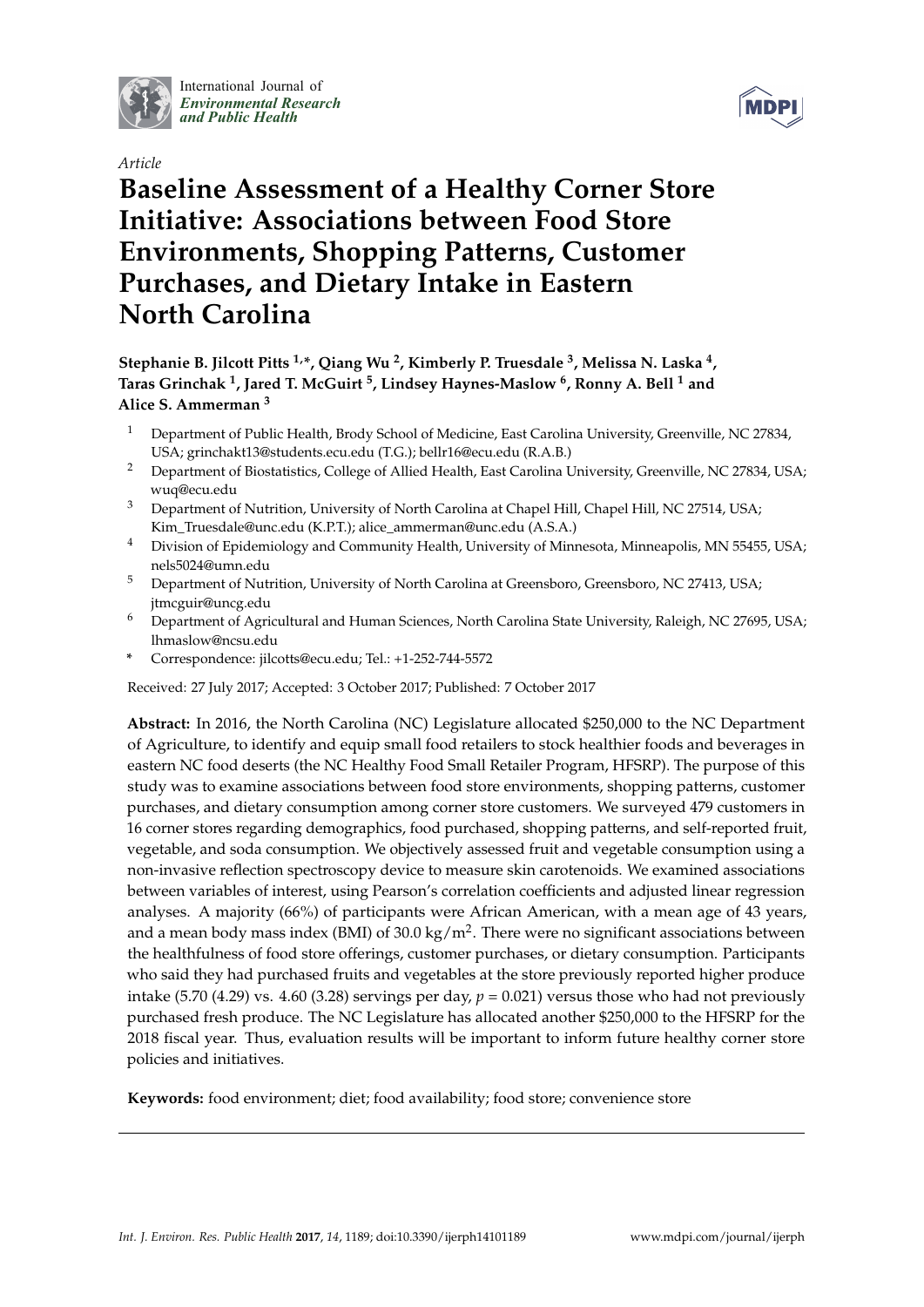#### **1. Introduction**

A diet rich in fruits and vegetables is associated with lower rates of obesity [\[1–](#page-10-0)[3\]](#page-10-1), some cancers [\[4\]](#page-10-2), cardiovascular disease [\[5,](#page-10-3)[6\]](#page-10-4), type 2 diabetes [\[7\]](#page-10-5), and all-cause mortality [\[8](#page-10-6)[,9\]](#page-10-7). However, in general, Americans do not consume recommended amounts of fruits and vegetables [\[10\]](#page-10-8), particularly those in rural [\[11\]](#page-10-9) and disadvantaged [\[12\]](#page-10-10) populations. In addition, residents of rural and underserved areas are more likely to be affected by obesity, compared to their urban counterparts [\[13,](#page-10-11)[14\]](#page-10-12). Thus, developing and testing strategies to increase fruit and vegetable consumption and reduce obesity is important to prevent and reduce diet-related chronic disease disparities.

The social ecological model posits that healthy behaviors can be facilitated by considering individual, interpersonal, organizational, community, and policy levels of influence [\[15\]](#page-10-13). Glanz et al. [\[16\]](#page-10-14) encouraged examination of both the community food environment (food retail venues in one's neighborhood) and consumer food environment (foods and beverages offered within each food venue) in epidemiologic and intervention research [\[16\]](#page-10-14). Thus, healthy small food store or corner store initiatives have proliferated as potential solutions to increase healthy food access and consumption, especially among disadvantaged populations [\[17,](#page-10-15)[18\]](#page-10-16). Promoting healthy foods and beverages in corner stores can positively impact population-level dietary behaviors, since corner stores often stock and promote unhealthy foods and beverages, and customers frequently purchase these unhealthy foods and beverages [\[19,](#page-11-0)[20\]](#page-11-1). Healthy small store initiatives have been successful at promoting healthier dietary practices and intentions in numerous studies, though others have not shown changes in dietary practices and shopping behaviors [\[17](#page-10-15)[,18](#page-10-16)[,21\]](#page-11-2). These mixed results could be due to inaccurate and inconsistent measurement of store purchases and dietary consumption. Studies of associations between food store environments, customer purchases, and dietary intake have been conducted in supermarket settings [\[22](#page-11-3)[,23\]](#page-11-4), with findings indicating that the price of food and beverage options in supermarkets is associated with food consumption and body mass index (BMI) [\[22,](#page-11-3)[23\]](#page-11-4).

A few researchers have investigated the association between store purchases and healthfulness of store offerings: Caspi et al. [\[24\]](#page-11-5) found that Healthy Eating Index scores of aggregate store purchases were associated with fruit and vegetable shelf space, and offering at least 14 varieties of fruits and vegetables was associated with produce purchases. Martin et al. [\[25\]](#page-11-6) found that each additional type of fruit or vegetable available at a small store was associated with 12–15% higher odds of customers purchasing a fruit or vegetable. To determine whether providing and promoting healthier food and beverage options in small store food environments is worth the public investment that states and municipalities are making, it is important to understand how the food environment in small stores is related to customer purchases, and in turn, how these elements are related to dietary intake among customers. However, to our knowledge, no studies to date have linked the healthfulness of the foods and beverages present in small stores, healthfulness of customer purchases, and objectively-assessed fruit and vegetable consumption. More work is needed to evaluate healthy corner store initiatives using objective measures of purchases and dietary behaviors, due to extensive measurement error in self-reported dietary assessment [\[26\]](#page-11-7).

Shopping patterns, and shopping frequency in particular, are critical areas of study with regard to the food environment, as the dose of the exposure of interest (the store's consumer food environment) is determined by how often a customer shops in that store. Determination of dose is vital to learning more about how elements of the food environment might be associated with purchases and consumption. For example, in an evaluation of a local farmers' market initiative, Jilcott Pitts et al. [\[27\]](#page-11-8) found that those who reported shopping more frequently at farmers' markets also reported higher fruit and vegetable consumption, potentially suggesting a dose–response relationship. It is important to examine whether similar relationships might be found among customers in corner stores, particularly in the rural food environment, as rural residents might be more likely to rely on small corner stores for regular food and beverage needs [\[28\]](#page-11-9).

Therefore, the purpose of this study was to examine associations between the healthfulness of food store environments (food and beverage availability, price and quality), shopping patterns, customer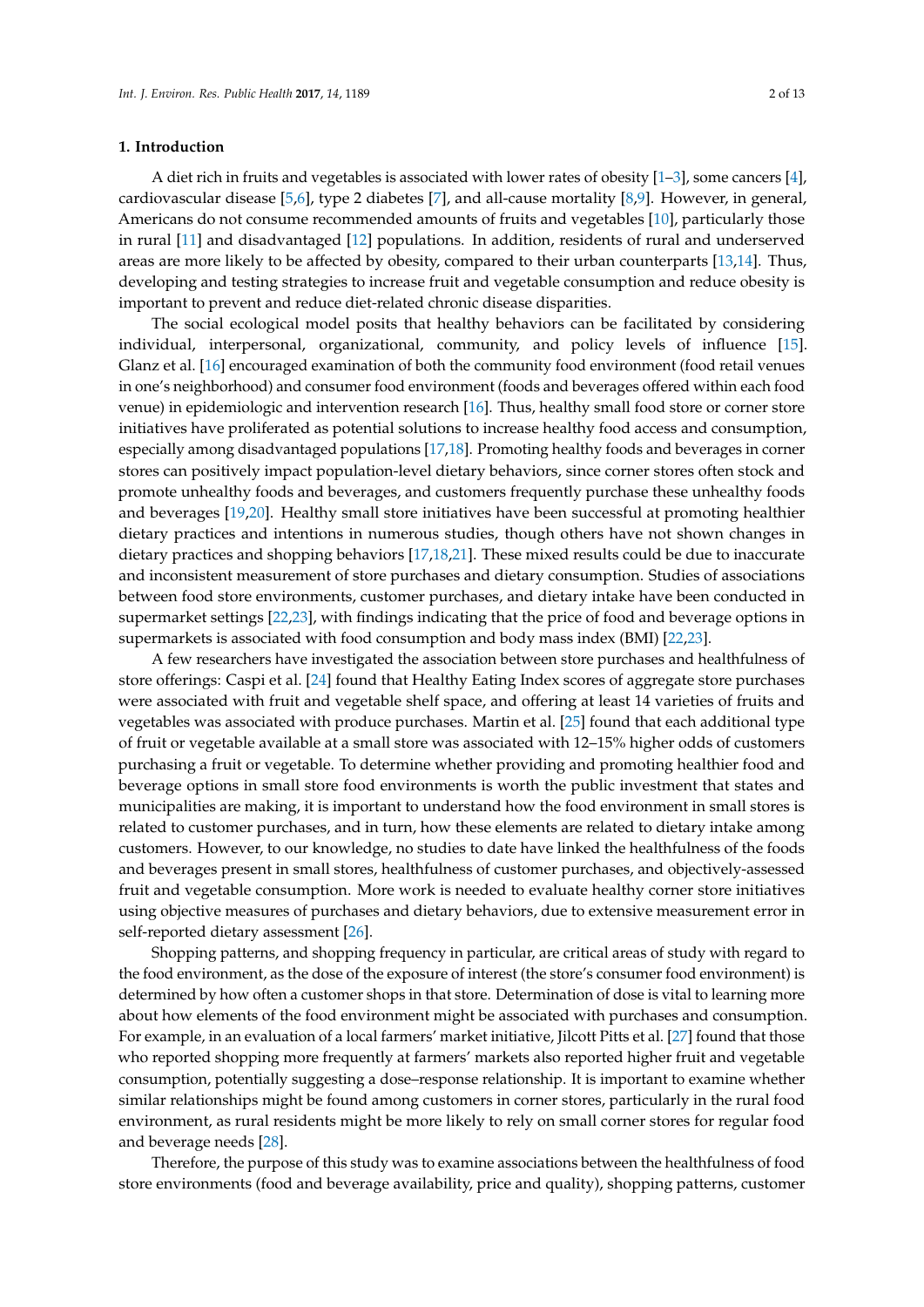purchases, self-reported diet, and objectively measured fruit and vegetable consumption among customers in corner stores in eastern North Carolina. This study served as baseline data collection for an evaluation of the North Carolina Healthy Food Small Retailer Program (NC HFSRP) on dietary behaviors among residents of eastern North Carolina. For this study, we asked the following research questions: (1) What are the associations between the healthfulness of foods and beverages offered in stores, customer purchases, and customers' dietary intake? (2) What are the associations between shopping patterns and customers' dietary intake? We assessed shopping patterns by determining frequency of shopping at the corner store and previous purchase of fruits or vegetables at the store. We used two measures of dietary intake: self-reported fruit, vegetable, soda and sweetened fruit drink consumption; and a novel, non-invasive objective method of fruit and vegetable consumption, using a reflection spectroscopy device (RS Device, the "Veggie Meter" (Longevity Link Corp.™ Salt Lake City, UT, USA)) to measure skin carotenoid status.

#### **2. Materials and Methods**

#### *2.1. Setting and Context*

In July 2016, and again in July 2017, the NC Legislature allocated \$250,000 each year (\$500,000 total) for the creation of a HFSRP in eastern NC. HFSRP funds are to be used to reimburse small food retailers (<3000 heated square feet) for the purchase and installation of refrigeration equipment and other equipment necessary for stocking nutrient-dense foods, including fresh vegetables and fruits, whole grains, nuts, seeds, beans and legumes, low-fat dairy products, lean meats, and seafood. Eligible retailers must meet square footage requirements, be willing to accept (or already accept) Supplemental Nutrition Assistance Program (SNAP) benefits and Special Supplemental Nutrition Program for Women, Infants, and Children (WIC) benefits, and be located in areas that qualify as food desert zones, according to the Economic Research Service of the United States Department of Agriculture [\[29\]](#page-11-10). As part of a separate and independent evaluation effort, we collected baseline data on the foods and beverages available at each store, customer purchases, and conducted a customer intercept survey among 479 customers in 16 eastern NC corner stores. The East Carolina University Institutional Review Board reviewed and approved this study (UMCIRB 16-002420), and participants received a \$10 gift card for participation.

## *2.2. HFSRP and Control Stores*

The NC Legislature appointed the NC Department of Agriculture and Consumer Services (NCDACS) to serve as the HFSRP implementing agency, and stores were selected using a competitive application process. The NCDACS received 17 applications. Based upon communication from the NCDACS, of the 17 corner stores that applied, three were not interested at follow up (no reason given), two were not confident they could be successful at selling healthier options, four misunderstood the application and the HFSRP, and two were not located in a food desert. Thus, a total of six stores enrolled; in the HFSRP, in Bertie, Pasquotank, Onslow (2 stores), and Bladen (2 stores) Counties. One of the six HFSRP stores did not wish to participate in the evaluation, leaving five HFSRP stores in this analysis.

Control stores were selected from counties in eastern NC that were similar to HFSRP store counties, based on geographic proximity (a proxy for cultural similarity). Potential control stores in those counties were identified using the Reference USA business database, with convenience stores and small grocery stores (including information on store size) extracted, based on matching North American Industrial Classification System (NAICS) codes and census data. The selected matching variables included: (1) NAICS designated store type, (2) store size (1499 and below, 1500 to 2499, and 2500–4999), (3) census tract level food desert type (access defined by income, vehicle access, and distance), (4) percent households receiving Supplemental Nutrition Assistance Program (SNAP), and (5) percent African American (tract level). We matched control stores to HFSRP stores, starting with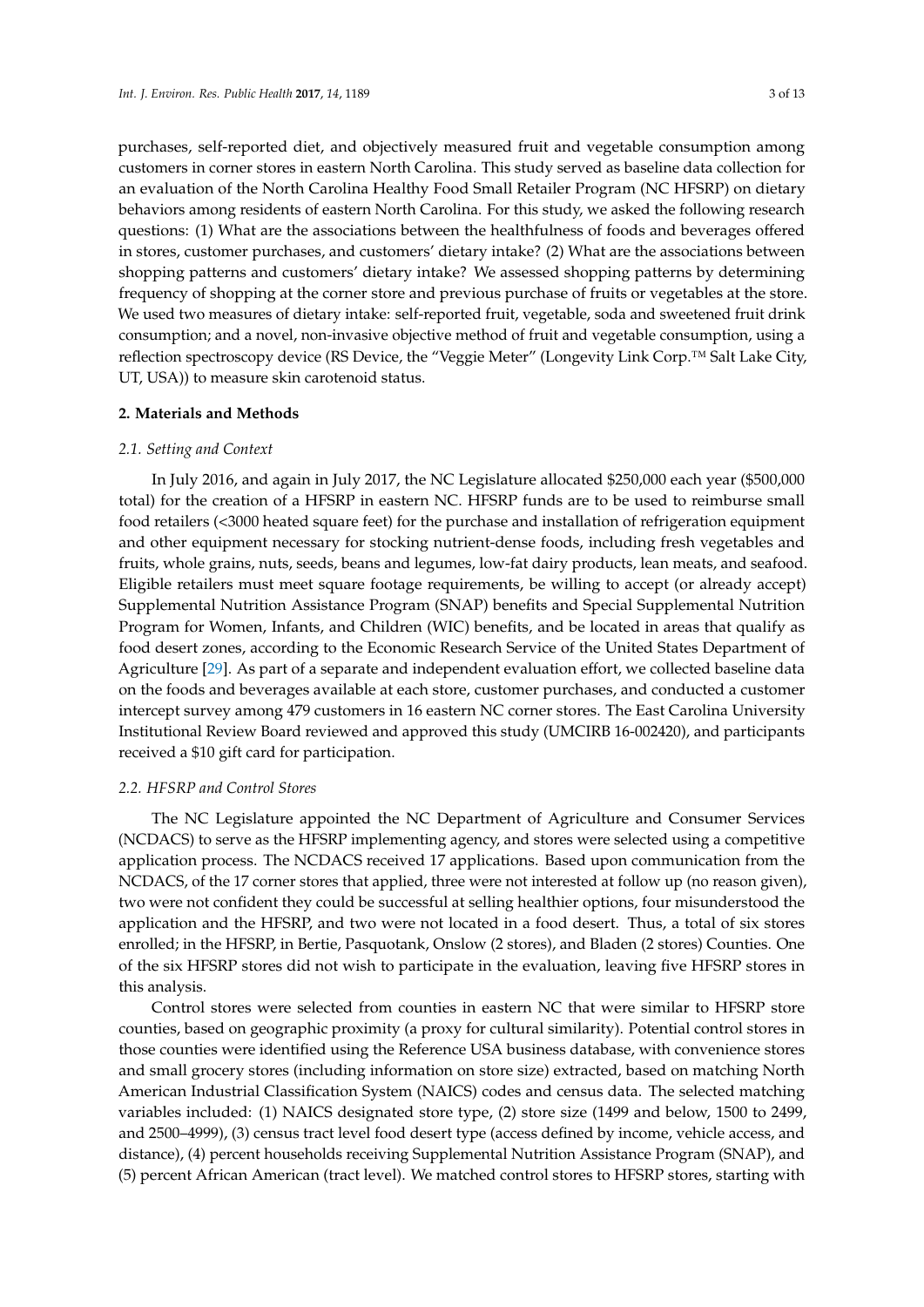variables deemed most important, in the following order: (1) store type, (2) store size, and (3) census tract level food desert type. We then ordered the remaining matching control stores for each HFSRP store by the smallest differences in values for percent of households receiving SNAP, and then took the remaining closest matches (5–10) and ordered them by closest match with HFSRP store census tract percent African American. Finally, we contacted stores on the final list, starting with the closest match, to see if they were willing to participate as controls. A total of 11 stores were confirmed as suitable controls.

### *2.3. In-Store Assessments*

To ascertain the types of foods and beverages in each store at baseline, in-store assessments were conducted using an adapted version of the validated Nutrition Environment Measures Survey for Stores (NEMS-S), used in previous corner store studies [\[19](#page-11-0)[,30](#page-11-11)[,31\]](#page-11-12). The adapted NEMS-S measures availability, price, and quality for 18 foods/food types. When conducting the audits in the first two corner stores, the two independent observers (graduate research assistants) achieved 93–95% agreement. We replicated the method of Caspi et al. [\[19\]](#page-11-0) to create a Healthy Food Supply (HFS) score, to summarize availability, price, quality, and variety of food and beverage items in each store, as described previously [\[31\]](#page-11-12). The HFS score has a possible range of 0–31, with higher scores indicating healthier items. The goal was to visit each store twice and calculate a separate HFS score for each visit. For the five HFSRP stores, each store was visited twice, and different HFS scores were calculated for each visit. Seven control stores had two HFS scores, three were missing one HFS score, and one was missing both HFS scores (but customer intercept surveys were conducted at that store) (See Table [1\)](#page-3-0).

| <b>HFSRP</b> Store    | <b>First Healthy</b><br><b>Food Supply Score</b> | <b>Second Healthy</b><br><b>Food Supply Score</b> | <b>First Healthy</b><br><b>Eating Index Score</b> | <b>Second Healthy</b><br><b>Eating Index Score</b> |
|-----------------------|--------------------------------------------------|---------------------------------------------------|---------------------------------------------------|----------------------------------------------------|
| Store A               | 3.5                                              | 4.5                                               | 48.6                                              | 49.5                                               |
| Store B               | 1.5                                              | 11.0                                              | 58.4                                              | 60.6                                               |
| Store C               | 4.5                                              | 4.0                                               | 27.8                                              | 37.6                                               |
| Store D               | 5.5                                              | 6.0                                               | 24.4                                              | 45.7                                               |
| Store E               | 4.0                                              | 4.0                                               | 44.2                                              | 38.8                                               |
| <b>Control Stores</b> | <b>First Healthy</b><br><b>Food Supply Score</b> | <b>Second Healthy</b><br><b>Food Supply Score</b> | <b>First Healthy</b><br><b>Eating Index Score</b> | <b>Second Healthy</b><br><b>Eating Index Score</b> |
| Store F               | 5.0                                              | 5.5                                               | 36.7                                              | 30.6                                               |
| Store G               | 8.0                                              | 7.5                                               | 42.4                                              | 46.7                                               |
| Store H <sup>*</sup>  | Missing                                          | Missing                                           | 32.6                                              | Missing                                            |
| Store I               | 5.0                                              | 3.0                                               | 34.8                                              | 51.0                                               |
| Store I               | 3.0                                              | Missing                                           | 28.7                                              | 41.0                                               |
| Store K               | 1.0                                              | 0.5                                               | 36.6                                              | 34.6                                               |
| Store L               | 5.0                                              | 5.0                                               | 41.3                                              | 28.9                                               |
| Store M               | 1.5                                              | 2.0                                               | 35.5                                              | 31.6                                               |
| Store N               | 7.5                                              | 7.5                                               | 32.2                                              | 43.4                                               |
| Store O               | 1.5                                              | Missing                                           | 39.9                                              | 18.8                                               |
| Store P               | 4.0                                              | Missing                                           | 25.9                                              | 32.9                                               |

<span id="page-3-0"></span>**Table 1.** Healthy Food Supply Scores, Healthy Eating Index Scores among Healthy Food Small Retailer Program (HFSRP) and Control stores.

\* Data collectors felt unsafe conducting the audit and going back for the second visit to Store H.

#### *2.4. Customer Intercept Surveys and Bag Checks*

To assess customer food and beverage purchases, customers were approached after exiting the store with observable store purchases. Interested customers were screened for eligibility (over 18 years of age, purchased a food or beverage item, and an English speaker). If both interested and eligible, respondents completed a customer intercept survey, which included a bag check and customer questionnaire.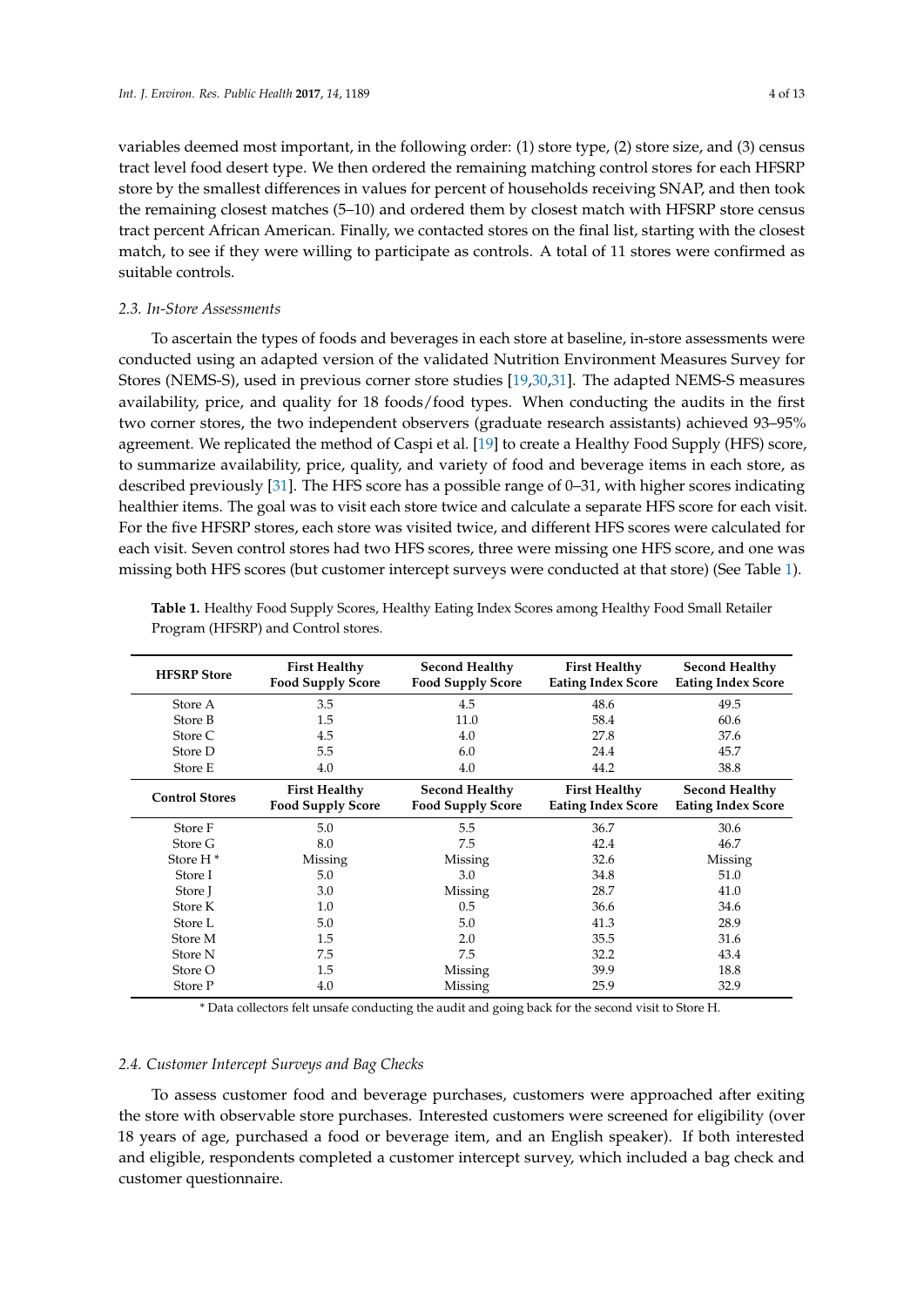#### *2.5. Customer Purchases*

Most customers who completed a questionnaire also completed a bag check. We used the methods used in prior studies to conduct bag checks [\[19](#page-11-0)[,20\]](#page-11-1), wherein each interviewer examined items purchased during the store visit. Interviewers recorded detailed information on each food and beverage item purchased, including the product name, brand, size, quantity, and price paid. The National Cancer Institute Automated Self-Administered 24 h recall (ASA24) website and nutrient database were used to determine kilocalories, added sugars, fiber, and general nutrient profile of purchases made. The purchases from each store's customers were combined and entered as one food record on the ASA24. We then calculated the Healthy Eating Index-2010 (HEI-2010) scores for purchases using the SAS macros provided by NCI [\(https://epi.grants.cancer.gov/asa24/resources/hei.html\)](https://epi.grants.cancer.gov/asa24/resources/hei.html). The HEI-2010 is a valid indicator of whether a diet or food source is consistent with federal dietary guidelines, [\[32](#page-11-13)[,33\]](#page-11-14), and has been used previously to assess the healthfulness of food store purchases [\[19\]](#page-11-0). We computed store-level HEI from the combined customer purchases as gathered from the bag checks. Thus, we computed one HEI score per store per day. A higher score indicated that customers from that store had healthier food purchases.

#### *2.6. Self-Reported Dietary Intake*

After completing the bag check, customers were asked to complete a questionnaire to assess dietary intake, shopping patterns, and demographic characteristics. The questionnaire included self-reported fruit and vegetable consumption using the National Cancer Institute (NCI) Fruit and Vegetable Screener [\[34\]](#page-11-15). The NCI screener includes frequency and amount questions for the following items: 100% juice (orange, apple, grape, or grapefruit); fruit (fresh, canned, frozen, no juice); lettuce salad; French fries/fried potatoes; other white potatoes (baked, boiled, and mashed potatoes, potato salad, and white potatoes that were not fried.); cooked dried beans; other vegetables; and tomato sauce (tomato sauce on pasta or macaroni, rice, pizza and other dishes). It also includes frequency for vegetable mixtures (foods such as sandwiches, casseroles, stews, stir-fry, omelets, and tacos). Servings per day were calculated based upon the NCI's standard scoring algorithms found at [https://epi.grants.cancer.gov/diet/screeners/fruitveg/scoring/allday.html#how.](https://epi.grants.cancer.gov/diet/screeners/fruitveg/scoring/allday.html#how) Participants were also queried about frequency of "regular soda" consumption ("do not include diet soda or diet pop") and "sweetened fruit drink consumption" (including Kool-aid, cranberry, and lemonade. Include fruit drinks you made at home and added sugar to." Response options included never; 1–3 times/month; 1–2 times/week; 3–4 times/week; 5–6 times/week; 1 time/day; 2 times per day; 3 times per day; 4 times per day; and more than 5 times per day. These items were adapted from the Behavioral Risk Factor Surveillance System survey [\[35\]](#page-12-0). We focused on fruits, vegetables, and sugary beverages because fruits and vegetable indicate a healthier dietary pattern, in most cases, and sugary beverage consumption indicates a less healthy dietary pattern. In addition, these foods and beverages are common targets of interventions. Finally, we were limited on time, and could not burden our participants with too many dietary measures, and so we tried to select the most salient measures for our intervention.

#### *2.7. Shopping Patterns*

Customers were asked if they had ever bought fruits and vegetables at the corner store (yes or no). Participants reported the "dose" of shopping frequency, with response options ranging from more than one time per day to less than one time per month. Due to the distribution of data, for analyses, responses were dichotomized into those who shopped at least once per day, and those who shopped five–six times per week or less.

#### *2.8. Demographics*

The questionnaire also included questions to ascertain age (in years), sex (male, female, other), race/ethnicity (American Indian or Alaskan Native, Asian, Black or African American, Native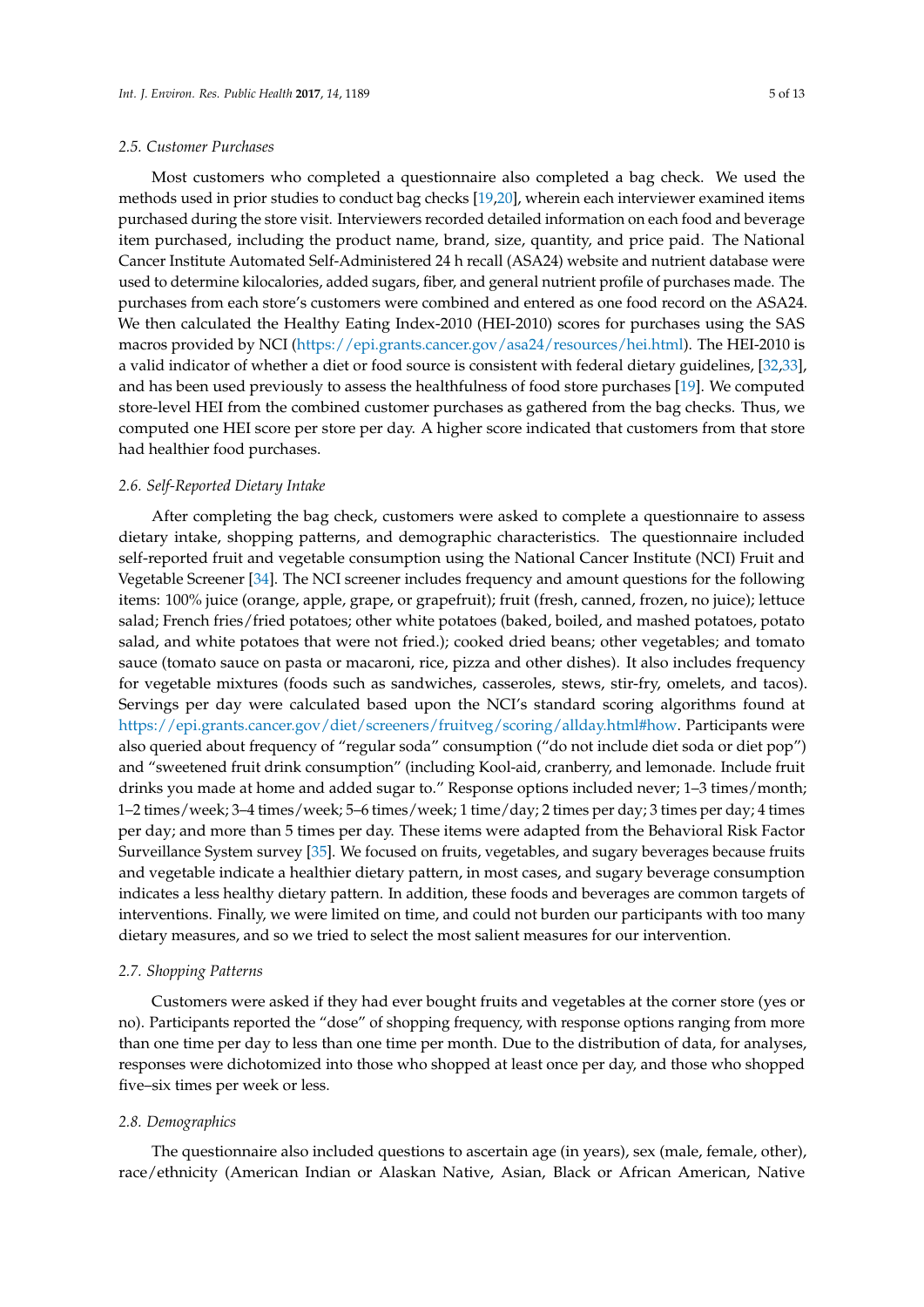Hawaiian or Pacific Islander, Hispanic or Latino, White, Other or Refused), and self-reported weight and height. Body mass index (BMI, kg/m<sup>2</sup>) was calculated from self-reported height and weight.

#### *2.9. Objective Measure of Fruit and Vegetable Intake*

Skin carotenoid status assessed by resonance Raman spectroscopy (RRS), has emerged as a relatively novel biomarker of fruit and vegetable intake [\[36\]](#page-12-1). A wide distribution of skin carotenoid levels has been demonstrated [\[37,](#page-12-2)[38\]](#page-12-3), with high reproducibility over six months [\[38,](#page-12-3)[39\]](#page-12-4) and validity compared to plasma, skin biopsy, and reported fruit and vegetable intake [\[39\]](#page-12-4). Reflection spectroscopy (RS) is highly correlated with RRS ( $r = 0.85$ ), [\[40\]](#page-12-5), and can be measured using a small, portable device, easily set up in field settings (the RS Device, or "Veggie Meter"). Therefore, in addition to self-reported dietary assessment, we also used the RS Device to objectively assess skin carotenoids as an objective measure of dietary intake of fruits and vegetables [\[41\]](#page-12-6).

Skin carotenoids have been used as a biomarker of fruit and vegetable consumption in prior studies [\[36](#page-12-1)[–39](#page-12-4)[,42](#page-12-7)[,43\]](#page-12-8). To measure skin carotenoids in this study, individuals were asked to place their index finger on a lens on the top of the instrument, as the index finger is an optimal place for assessment of skin carotenoids [\[44\]](#page-12-9). A lever was then lowered over the finger, which applied a gentle pressure. The device was linked to a tablet computer, and showed the participant where his or her skin carotenoid reading falls on a histogram of all other readings prior to that date [\[41\]](#page-12-6). RS readings range from 0 to 800, with a higher score indicating greater skin carotenoids.

## *2.10. Data Analysis*

Audits, customer intercept surveys and carotenoid assessment using the RS Device were conducted at baseline in each store, with the goal of 30 customer intercept surveys per store, which was the amount estimated for adequate power to detect change in fruit and vegetable consumption between baseline and follow-up for the NC HFSRP evaluation. For this study, we examined the store-level HFS score and store-level HEI score for all bag checks conducted in each store. In order to examine associations between store-level HFS score (healthfulness of foods and beverages offered in the stores), store-level HEI (customer purchases), and self-reported and objectively measured fruit and vegetable consumption (via the RS Device), soda and sweetened fruit drink consumption (customers' dietary intake), we used Pearson's correlation coefficients and multiple linear regression analyses, controlling for age, sex, and race. We examined associations between shopping patterns and consumption by comparing consumption among those who said they had purchased fruits and vegetables at the store before, versus those who did not, using *t*-tests and adjusted linear regression analyses. We also examined food consumption patterns and BMI based upon frequency of shopping at the store using adjusted linear regression analyses. SAS version 9.4 (SAS Institute, Cary, NC, USA) was used for all analyses.

## **3. Results**

## *3.1. Store and Customer Characteristics*

Table [1](#page-3-0) includes the HFS and HEI scores for five HFSRP stores and eleven control stores at baseline. The HFS scores ranged from 0.5 to 11, and HEI scores ranged from 18.8 to 60.6.

Table [2](#page-6-0) includes participant demographics, and shows that a majority (66%) were African American, with a mean age of 43 years, a mean RS reading of 234 intensities, a mean daily self-reported intake of fruits and vegetables of 2.2 (fruit) and 2.7 (vegetables), and a mean BMI of 30.0 kg/m<sup>2</sup>. Control store customers were not significantly different from HFSRP customers on age, sex, BMI, fruit and vegetable consumption, or RS scores. Control store customers were more likely to be African American than HFSRP customers (*p* < 0.001), and control store customers shopped more frequently at the store than did HFSRP customers (*p* < 0.001). The Coefficient of Variation for the RS Device was lower among HFSRP versus control customers (5.5 versus 7.3%, *p* = 0.01). Control store customers also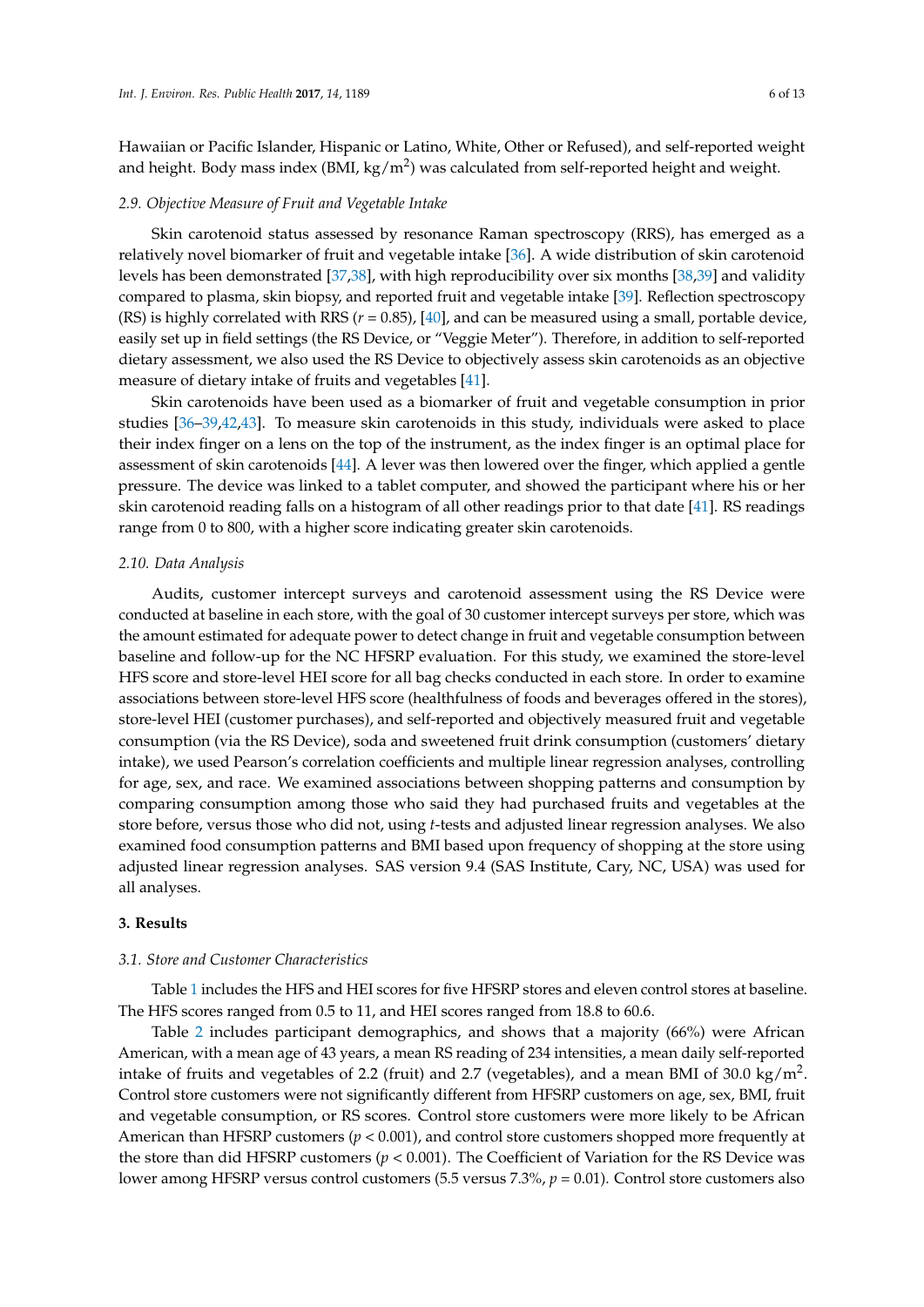reported higher soda and sweetened fruit drink consumption compared to HFSRP customers. The store-level HFS score for control stores was 4.26 (standard deviation = 2.47) and for HFSRP stores was 4.85 (2.47),  $p = 0.56$ ). The HEI for control stores was 35.5 (standard deviation = 7.4) and for HFSRP stores was 43.6 (11.8), *p* = 0.070.

<span id="page-6-0"></span>**Table 2.** Demographic and dietary characteristics of customers from all stores (*n* = 479), and stratified by North Carolina Healthy Food Small Retailer Program stores and Control stores, and the *p*-value for the difference between HFSRP and Control store customers.

|                                                                        |        | Customers ( $n = 479$ )<br>from all Stores |                | Customers ( $n = 161$ )<br>Customers ( $n = 318$ )<br>from HFSRP Stores<br>from Control Stores |        | p-value for Differences<br>between HFSRP and<br><b>Control Stores</b> |              |
|------------------------------------------------------------------------|--------|--------------------------------------------|----------------|------------------------------------------------------------------------------------------------|--------|-----------------------------------------------------------------------|--------------|
| Characteristic                                                         | Mean   | Standard<br>Deviation                      | Mean           | Standard<br>Deviation                                                                          | Mean   | Standard<br>Deviation                                                 |              |
| Age, years                                                             | 43.3   | 15.1                                       | 43.0           | 15.1                                                                                           | 43.4   | 15.1                                                                  | 0.79         |
|                                                                        | Number | Percent                                    | Number         | Percent                                                                                        | Number | Percent                                                               |              |
| Sex (% female)                                                         | 196    | 41.1                                       | 69             | 42.9                                                                                           | 127    | 40.3                                                                  | 0.59         |
| Race<br>(% black/African<br>American)                                  | 309    | 65.7                                       | 74             | 46.3                                                                                           | 235    | 75.8                                                                  | $< 0.001$ ** |
| Smoking status<br>(% smokers)                                          | 228    | 55.2                                       | 71             | 45.8                                                                                           | 157    | 60.9                                                                  | 0.003        |
| Shopping frequency                                                     |        |                                            |                |                                                                                                |        |                                                                       | $< 0.001$ ** |
| More than $1 \times /$ day                                             | 99     | 23.2                                       | 19             | 15.1                                                                                           | 80     | 26.7                                                                  |              |
| $1 \times /$ day                                                       | 103    | 24.2                                       | 20             | 15.9                                                                                           | 83     | 27.7                                                                  |              |
| $5-6 \times$ /week                                                     | 30     | 7.0                                        | 7              | 5.6                                                                                            | 23     | 7.7                                                                   |              |
| $3-4\times$ /week                                                      | 70     | 16.4                                       | 22             | 17.5                                                                                           | 48     | 16.0                                                                  |              |
| $1-2\times$ /week                                                      | 77     | 18.1                                       | 37             | 29.4                                                                                           | 40     | 13.3                                                                  |              |
| $1 \times /$ month                                                     | 29     | 6.8                                        | 14             | 11.1                                                                                           | 15     | 5.0                                                                   |              |
| Less than $1 \times /$ month                                           | 18     | 4.2                                        | $\overline{7}$ | 5.6                                                                                            | 11     | 3.7                                                                   |              |
| Characteristic                                                         | Mean   | Standard<br>Deviation                      | Mean           | Standard<br>Deviation                                                                          | Mean   | Standard<br>Deviation                                                 |              |
| NCI Fruit, servings<br>per day                                         | 2.2    | 2.4                                        | 2.2            | 2.6                                                                                            | 2.2    | 2.2                                                                   | 0.89         |
| NCI Vegetables,<br>servings per day                                    | 2.7    | 2.1                                        | 2.6            | 2.1                                                                                            | 2.7    | 2.1                                                                   | 0.91         |
| NCI Fruits and<br>Vegetables, servings<br>per day                      | 4.8    | 3.5                                        | 4.8            | 3.8                                                                                            | 4.8    | 3.4                                                                   | 0.96         |
| Skin carotenoids, RS<br>Device, Intensities                            | 234.2  | 86.2                                       | 236.6          | 76.5                                                                                           | 232.9  | 91.0                                                                  | 0.65         |
| Coefficient of<br>variation for RS<br>Device                           | 0.067  | 0.081                                      | 0.055          | 0.057                                                                                          | 0.074  | 0.091                                                                 | $0.007**$    |
| Frequency of regular<br>soda consumption,<br>times per day             | 1.28   | 1.63                                       | 1.06           | 1.43                                                                                           | 1.40   | 1.71                                                                  | $0.025$ **   |
| Frequency of<br>sweetened fruit drink<br>consumption, times<br>per day | 0.82   | 1.28                                       | 0.63           | 1.03                                                                                           | 0.92   | 1.38                                                                  | $0.010**$    |
| BMI                                                                    | 30.0   | 7.9                                        | 30.4           | 6.8                                                                                            | 29.9   | 8.4                                                                   | 0.45         |
|                                                                        | Number | Percent                                    | Number         | Percent                                                                                        | Number | Percent                                                               |              |
| Ever purchased fruits<br>and vegetables from<br>this store             | 104    | 21.9                                       | 36             | 22.5                                                                                           | 68     | 21.7                                                                  | 0.834        |

\*\* Indicates statistically significant differences between HFSRP and control store customers.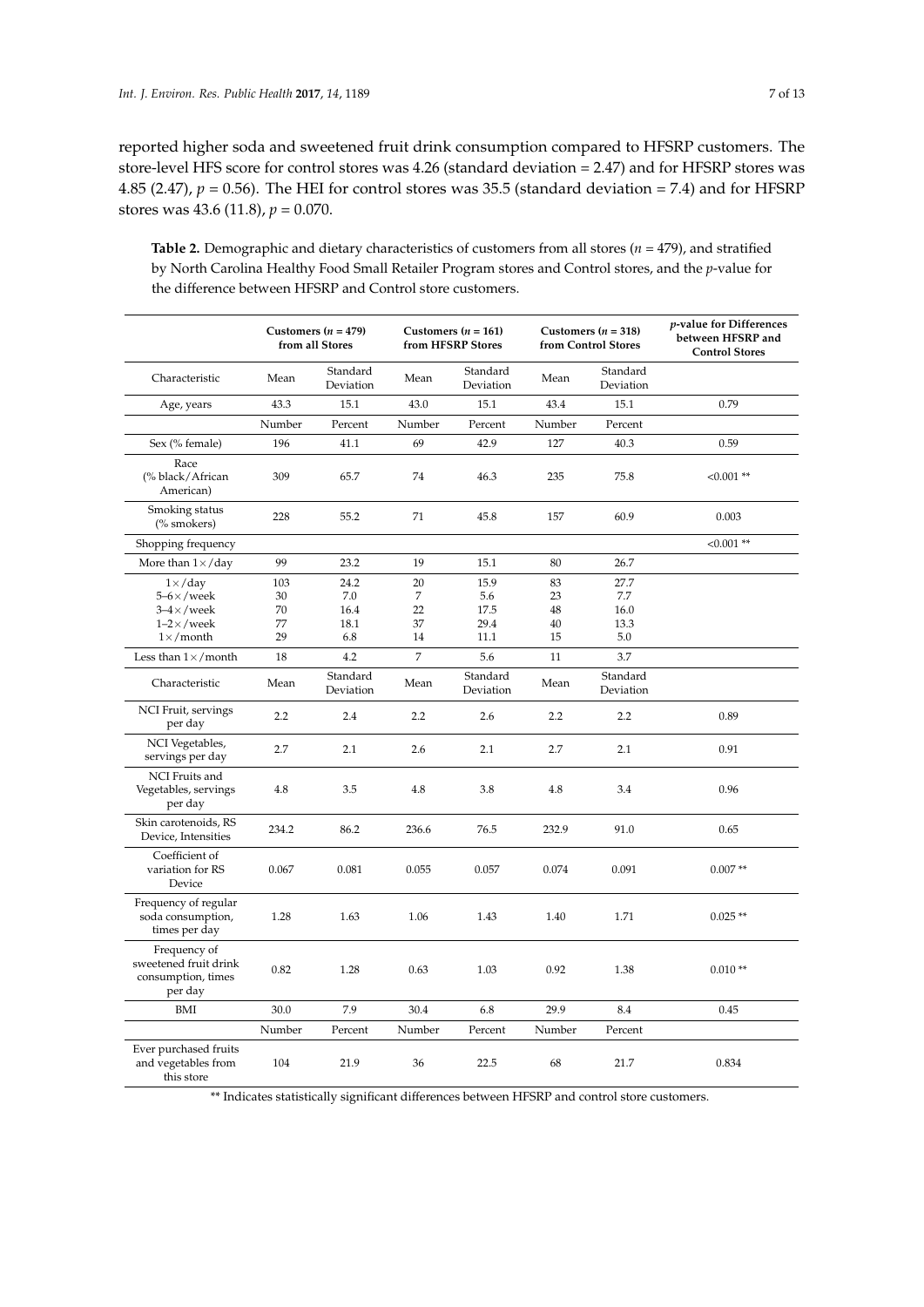#### *3.2. Associations between Store-Level HFS Score, Store-Level HEI and Dietary Consumption*

The correlation between HEI score and carotenoids as assessed using the RS Device was in the expected direction, though not statistically significant  $[r = 0.087, (95\% \text{ CI}, -0.009, 0.182) p = 0.076]$ . There were no statistically significant correlations between HFS scores, HEI scores, and dietary consumption (Table [3\)](#page-7-0).

<span id="page-7-0"></span>**Table 3.** Pearson's correlation coefficients, 95% confidence intervals, and *p*-values between store-level Healthy Food Supply Scores, store-level Healthy Eating Index Scores, and individual-level fruit and vegetable, soda, and sweetened fruit drink consumption.

|                  | Mean<br>Vegetable<br>Consumption,<br>Self-Reported | <b>Mean Fruit</b><br>Consumption,<br>Self-Reported | Mean Fruit and<br>Vegetable<br>Consumption,<br>Self-Reported | Mean<br>Objectively-Measured<br>Fruit and Vegetable<br><b>Consumption (RS Device)</b> | Soda<br>Consumption | Sweetened<br><b>Fruit Drink</b><br>Consumption |
|------------------|----------------------------------------------------|----------------------------------------------------|--------------------------------------------------------------|---------------------------------------------------------------------------------------|---------------------|------------------------------------------------|
|                  | 0.015                                              | $-0.011$                                           | $-0.001$                                                     | 0.087                                                                                 | $-0.002$            | $-0.041$                                       |
| <b>HFS</b> Score | $(-0.081, 0.111)$                                  | $(-0.108, 0.085)$                                  | $(-0.097, 0.095)$                                            | $(-0.009, 0.182)$                                                                     | $(-0.096, 0.093)$   | $(-0.135, 0.054)$                              |
|                  | 0.760                                              | 0.815                                              | 0.986                                                        | 0.076                                                                                 | 0.971               | 0.395                                          |
| <b>HEI</b> Score | 0.012                                              | 0.052                                              | 0.040                                                        | 0.035                                                                                 | $-0.065$            | $-0.067$                                       |
|                  | $(-0.08, 0.103)$                                   | $(-0.039, 0.143)$                                  | $(-0.051, 0.131)$                                            | $(-0.057, 0.126)$                                                                     | $(-0.153, 0.025)$   | $(-0.155, 0.023)$                              |
|                  | 0.800                                              | 0.264                                              | 0.387                                                        | 0.461                                                                                 | 0.158               | 0.145                                          |

In models (adjusted for age, sex, and race), there were no associations between HFS score as the independent variable and self-reported fruit and vegetable consumption, carotenoids (RS Device Intensities), soda, or sweetened fruit drink consumption. There were also no associations between HEI and self-reported fruit and vegetable consumption, carotenoids, and soda consumption. There was an inverse association between HEI and sweetened fruit drink consumption [parameter estimate =  $-0.012$  $(0.007)$ ,  $p = 0.074$ ,  $95\%$  CI =  $(-0.26, 0.001)$ ] (Table [4\)](#page-7-1).

<span id="page-7-1"></span>**Table 4.** Parameter estimates, standard errors, and *p*-values for associations between store-level Healthy Food Supply (HFS) Score, store-level Healthy Eating Index (HEI) score and individual-level self-reported and objectively-measured fruit and vegetable, soda, and sweetened fruit drink consumption., controlling for age, sex, and race.

| Dependent Variable                                    | Independent<br>Variable | Parameter Estimate (95%)<br>Confidence Interval) | <b>Standard Error</b> | <i>p</i> -value |
|-------------------------------------------------------|-------------------------|--------------------------------------------------|-----------------------|-----------------|
| Fruit and vegetable<br>consumption (Daily Servings)   | HFS score               | $-0.013(-0.160, 0.134)$                          | 0.075                 | 0.860           |
| Carotenoids (RS Device<br>Intensities)                | HFS score               | $2.207 (-2.798, 7.211)$                          | 2.545                 | 0.387           |
| Soda consumption<br>(Daily Servings)                  | HFS score               | $-0.009(-0.079, 0.062)$                          | 0.036                 | 0.810           |
| Sweetened fruit drink<br>consumption (Daily Servings) | HFS score               | $-0.035(-0.085, 0.014)$                          | 0.025                 | 0.158           |
| Fruit and vegetable<br>consumption (Daily Servings)   | <b>HEI</b> score        | $0.012(-0.024, 0.048)$                           | 0.018                 | 0.509           |
| Carotenoids (RS Device<br>Intensities)                | <b>HEI</b> score        | $-0.315(-1.619, 0.989)$                          | 0.664                 | 0.635           |
| Soda consumption<br>(Daily Servings)                  | <b>HEI</b> score        | $-0.010(-0.028, 0.008)$                          | 0.009                 | 0.254           |
| Sweetened fruit drink<br>consumption (Daily Servings) | <b>HEI</b> score        | $-0.012$ ( $-0.026$ , 0.001)                     | 0.007                 | 0.074           |

#### *3.3. Shopping Patterns and Dietary Consumption*

Those who said they had purchased fruits and vegetables at the store previously reported higher fruit and vegetable intake (5.70 (4.29) vs. 4.60 (3.28), *p* = 0.021, 95% CI for difference is (0.169, 2.033) compared to those who had not previously purchased fruits and vegetables at the store, whereas those who said they had previously purchased fruits and vegetables from the store had lower carotenoid values (225.3 (78.0) vs. 237.1 (88.6), *p* = 0.194, (−29.6, 6.06)). The association between self-reported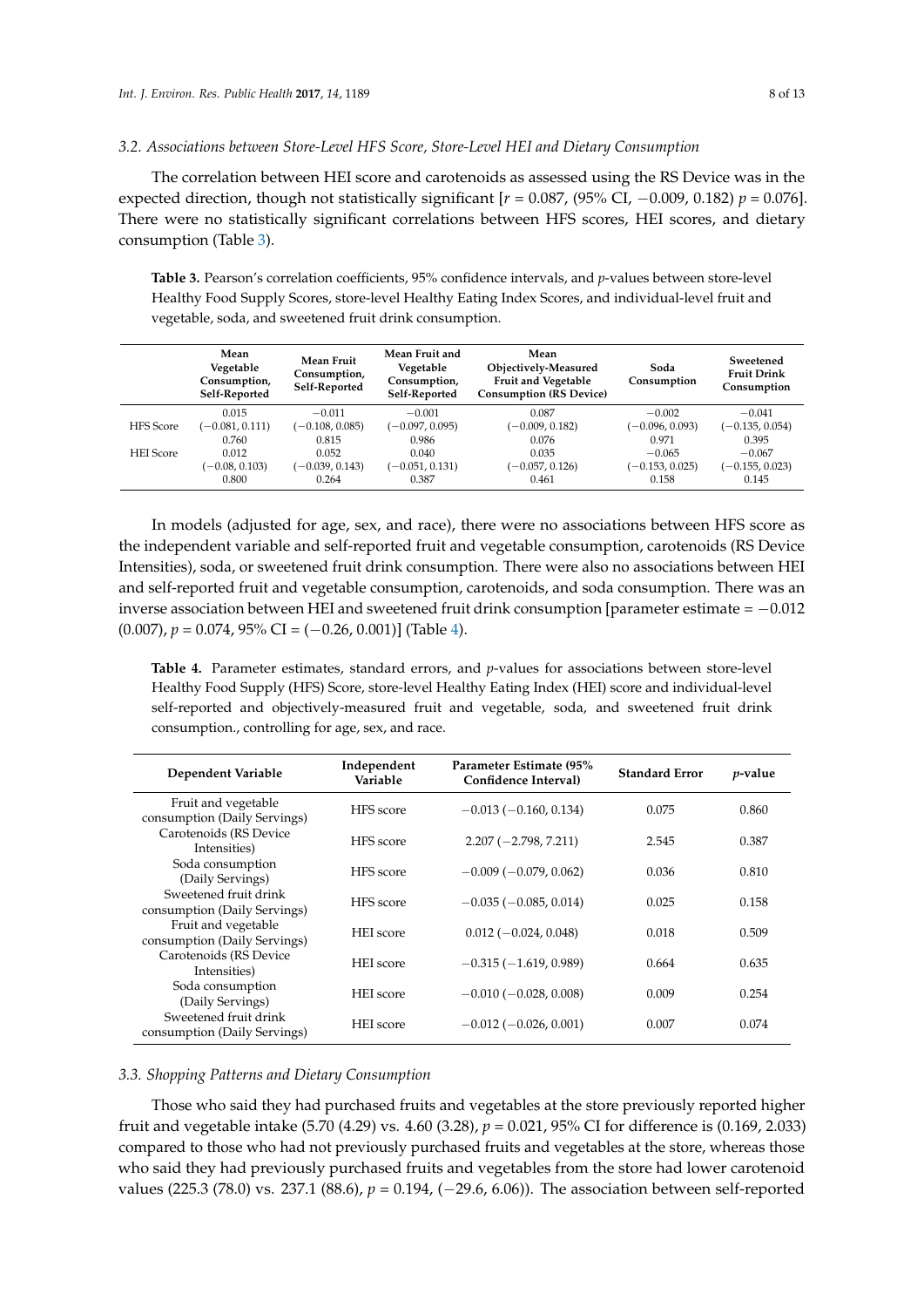fruit and vegetable consumption and prior store fruit and vegetable purchases remained significant in multivariable linear regression (−1.295 (−2.120, −0.471), SE = 0.420, *p* = 0.002), and there was no association between carotenoids and prior store fruit and vegetable purchases in multivariable linear regression (−5.39 (−13.7, 24.5), SE = 9.72, *p* = 0.579).

Those who shopped at the store one time per day or more reported 5.08 (3.68) fruits and vegetables consumed daily, versus those who shopped five–six times/week or less, who reported 4.63 (3.39) fruits and vegetables daily (95% CI for the difference  $= -0.236$ , 1.142,  $p = 0.197$ ). There was also no difference between carotenoids and frequency of shopping (95% CI for the difference = −13.3, 20.7, *p* = 0.673). Those who shopped less frequently had a slightly higher mean BMI than those who shopped more frequently (30.8 (8.54) vs. 29.5 (7.39), 95% CI for difference = −0.187, 2.896, *p* = 0.085). Customers who reported greater shopping frequency had higher soda consumption than those reporting less frequent shopping. (1.49 (1.72) vs. 1.18 (1.55), 95% CI for difference = −0.008, 0.619, *p* = 0.056).

#### **4. Discussion**

In their study of the influence of a new supermarket on the surrounding food environment, Ghosh-Dastidar et al. [\[45\]](#page-12-10) concluded that "*it will be important for healthy food initiatives to consider the total retail environment* . . . *. This might mean including supports for other stores to maintain or increase their healthy offerings in the face of new supermarkets or doing so instead of introducing new supermarkets*". The NC HFSRP is one such initiative, providing support to increase healthy offerings among existing NC corner stores. It is unclear whether these changes will be associated with healthier purchases and healthier dietary patterns among customers. In our baseline evaluation of the NC HFSRP, we found a wide range of HFS and HEI scores, indicating that a wide range of healthy foods and beverages were supplied and purchased in the stores. When comparing store and customer characteristics, HFSRP and control stores and the respective customers in each group of stores were similar on many factors, but there were some differences (store-level HEI, racial composition, frequency of shopping at the store, soda and sweetened fruit drink consumption) which will be accounted for in follow-up evaluations. We also learned many valuable lessons which will be used to hone our follow-up data collection, including the need to deploy several teams of data collectors to different stores at the same time, and the need to be mindful of safety issues when selecting control stores.

To our knowledge, this is the first study to examine the associations between the healthfulness of the food supply in small stores and objectively-measured fruit and vegetable consumption using assessment of skin carotenoids with the validated RS Device. While we did not find statistically significant associations between HFS and HEI scores, or shopping patterns and RS Device-assessed skin carotenoids, our study demonstrates the feasibility of this objective, non-invasive measure of dietary intake in community-based natural experiments.

We found significant associations between shopping patterns and consumption, such that customers who had purchased fruits and vegetables at the store previously reported a higher fruit and vegetable intake compared to those who had not previously purchased fresh produce at the store. This indicates the potential benefit of the NC HFSRP, which has the goal of providing more healthy foods for customers to purchase. More research is needed to determine which elements of the corner store consumer food environment can facilitate and encourage healthier choices.

Customers who reported greater shopping frequency at the corner store where surveyed reported higher soda consumption compared to those reporting less frequent shopping. This corroborates prior studies showing that a majority of corner store purchases are unhealthy, processed foods and beverages [\[19,](#page-11-0)[20\]](#page-11-1). This finding illustrates the need to assess the dose of food environment exposure, in order to understand how the frequency of contact with a particular food venue might influence purchasing and consumption.

This study is limited by the convenience sample, and the lack of ability to compare stores and customers who refused versus those that participated. As such, selection bias could be an issue, as those who are more interested in health and nutrition may have been more likely to participate. It is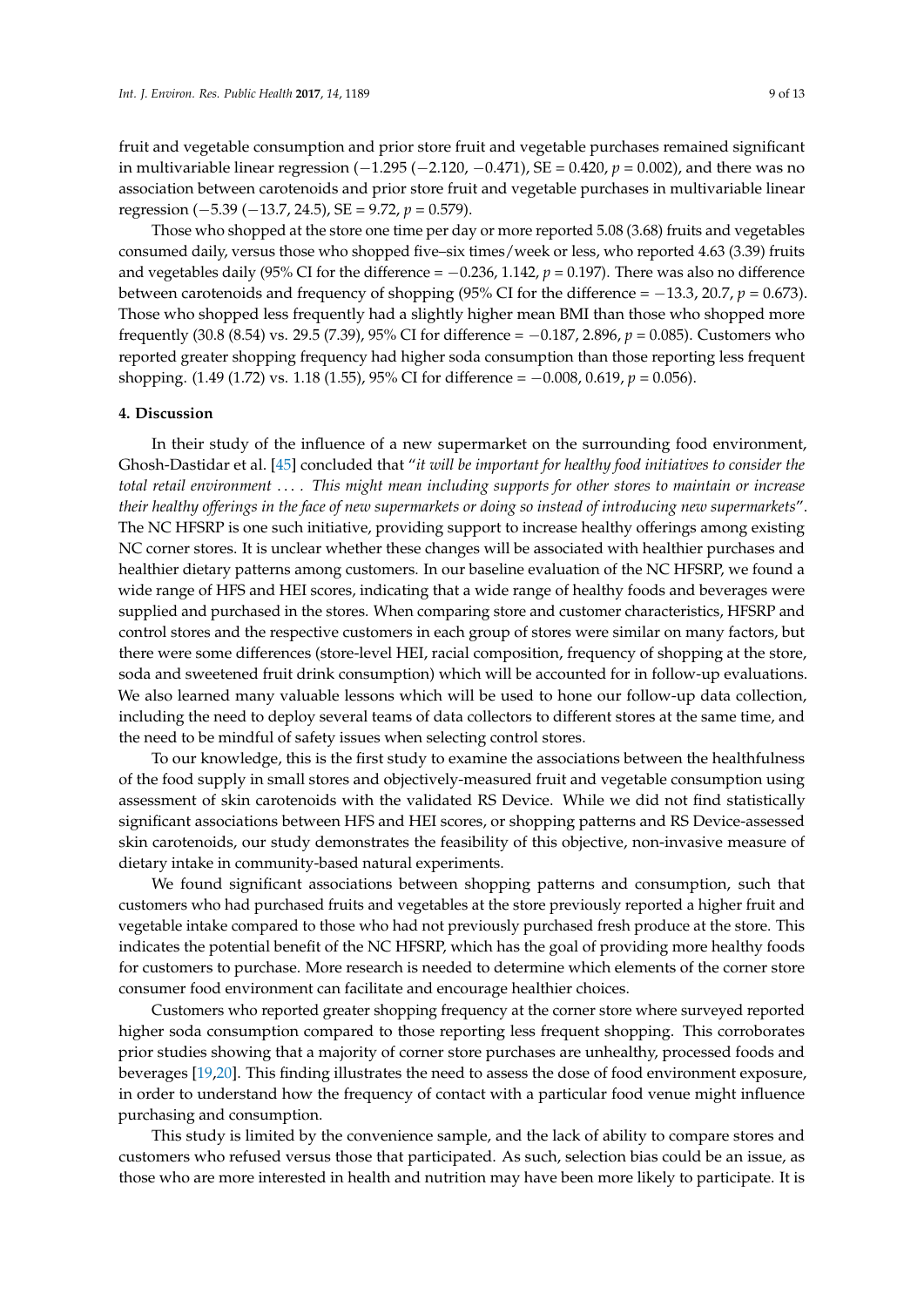also possible that any relationships we found are a function of people with certain preferences selecting certain stores. This selection bias may have attenuated the relationship between healthfulness of purchases and dietary intake if a large portion of participants are already making healthy purchases. However, there was a range of HEI scores for purchases, and a range of dietary intake reported, suggesting that there were some with healthier purchase and consumption patterns than others.

In some situations, we did not require the customer who completed the survey to have purchased food or beverage items, because graduate assistants had spent time traveling to the store and potentially eligible participants were purchasing lottery tickets only. Another potential limitation is that we also did not require participants to wash their hands before assessment with the RS Device, which could have contributed to inaccurate readings [\[44\]](#page-12-9). To minimize this potential limitation, we calibrated the device between each participant which increased accuracy of readings and used the mean of two RS Device readings in analyses. A further limitation is the use of self-reported height and weight to calculate BMI. Because individuals tend to underreport weight and overreport height, any associations related to BMI are likely to be biased downward. The analysis is also limited by defining "shopping patterns" by frequency of shopping at the store and whether the participant had purchased produce at the store, both of which are crude measures of shopping patterns. The time allotted for customer intercept surveys was limited, so these measures of shopping patterns were used to reduce survey participant burden. We did not include any measures of socioeconomic status in our analyses, which is a further limitation. This study is also limited by the cross-sectional design, which precludes any causality claims, as the exposure was assessed at the same time as the outcome. Strengths of the study include the use of objective data to assess purchases, the use of the ASA-24 for calculation of the HEI of store-level purchases, and the use of the RS Device ("Veggie Meter") to assess customer-level fruit and vegetable consumption. The study is also strengthened by the large sample size of customers.

### **5. Conclusions**

Our finding that customers who had previously purchased fruits and vegetables at corner stores had higher fruit and vegetable intake compared to those who had not previously purchased fresh produce illustrates that customers will purchase fruits and vegetables at corner stores. This notion is contrary to what some corner store owners and managers believe [\[46\]](#page-12-11). This finding should provide further support for healthy corner store initiatives like the NC HFSRP. Furthermore, the NC Legislature has allocated another \$250,000 to the HFSRP for the state's 2018 fiscal year, and future results of this evaluation effort are important to inform not only the NC Legislature, but other state-level policies to improve corner store food environments. In addition to state-level implications, our larger evaluation study has the potential to inform federal policy. Results from this study could be used to help to inform public comments for the U.S. Department of Agriculture (USDA)'s federal "Enhancing Retailer Standards in the Supplemental Nutrition Assistance Program" (SNAP Retailer Rule), and could help legislators understand whether policies to incentivize small stores to stock and promote healthier options are viable prevention strategies.

**Acknowledgments:** This study was supported by grant 59-5000-4-0062 from the U.S. Department of Agriculture (Duke-UNC Behavioral Economics and Choice Research Center New Perspectives Fellowship), the Brody Brothers Endowment Fund, and the East Carolina University Departments of Public Health and Biostatistics. We also acknowledge Werner Gellermann (Longevity Link), and East Carolina University Graduate Assistants Cameron Howell, Archana Kaur, and Mary Jane Lyonnais. We did not specifically receive funding for publishing in open access journals, but do have funding available.

**Author Contributions:** Stephanie B. Jilcott Pitts, Melissa N. Laska, Ronny A. Bell, Jared T. McGuirt, and Alice S. Ammerman conceived and designed the experiments; Taras Grinchak helped perform the experiments; Kimberly P. Truesdale and Qiang Wu analyzed the data; Melissa N. Laska, Kimberly P. Truesdale, Jared T. McGuirt, Lindsey Haynes-Maslow, and Ronny A. Bell contributed reagents/materials/analysis tools; Stephanie B. Jilcott Pitts wrote the paper. All authors contributed to critical intellectual content and approved the final version of the manuscript.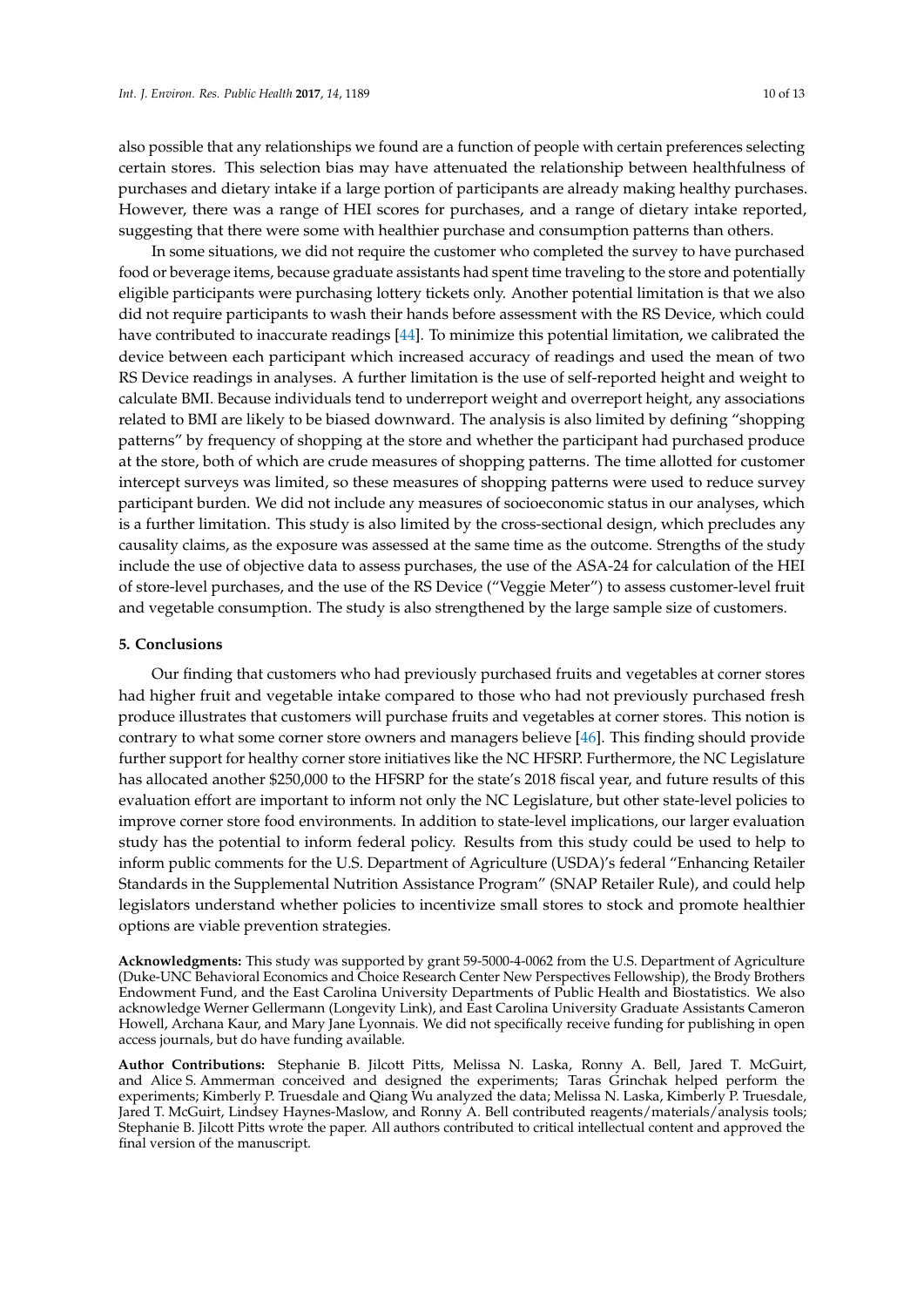**Conflicts of Interest:** The authors declare no conflict of interest. The founding sponsors had no role in the design of the study; in the collection, analyses, or interpretation of data; in the writing of the manuscript, and in the decision to publish the results.

## **References**

- <span id="page-10-0"></span>1. Bertoia, M.L.; Mukamal, K.J.; Cahill, L.E.; Hou, T.; Ludwig, D.S.; Mozaffarian, D.; Willet, W.C.; Hu, F.B.; Rimm, E.B. Changes in Intake of Fruits and Vegetables and Weight Change in United States Men and Women Followed for Up to 24 Years: Analysis from Three Prospective Cohort Studies. *PLoS Med.* **2015**, *12*, e1001878. [\[CrossRef\]](http://dx.doi.org/10.1371/journal.pmed.1001878) [\[PubMed\]](http://www.ncbi.nlm.nih.gov/pubmed/26394033)
- 2. Gibbs, B.B.; Kinzel, L.S.; Gabriel, K.P.; Chang, Y.; Kuller, L.H. Short-and long-term eating habit modification predicts weight change in overweight, postmenopausal women: Results from the WOMAN study. *J. Acad. Nutr. Diet.* **2012**, *112*, 1347–1355. [\[CrossRef\]](http://dx.doi.org/10.1016/j.jand.2012.06.012) [\[PubMed\]](http://www.ncbi.nlm.nih.gov/pubmed/22939439)
- <span id="page-10-1"></span>3. Ledoux, T.; Hingle, M.D.; Baranowski, T. Relationship of fruit and vegetable intake with adiposity: A systematic review. *Obes. Rev.* **2011**, *12*, e143–e150. [\[CrossRef\]](http://dx.doi.org/10.1111/j.1467-789X.2010.00786.x) [\[PubMed\]](http://www.ncbi.nlm.nih.gov/pubmed/20633234)
- <span id="page-10-2"></span>4. Bradbury, K.E.; Appleby, P.N.; Key, T.J. Fruit, vegetable, and fiber intake in relation to cancer risk: Findings from the European Prospective Investigation into Cancer and Nutrition (EPIC). *Am. J. Clin. Nutr.* **2014**, *100*, 394S–398S. [\[CrossRef\]](http://dx.doi.org/10.3945/ajcn.113.071357) [\[PubMed\]](http://www.ncbi.nlm.nih.gov/pubmed/24920034)
- <span id="page-10-3"></span>5. Oude Griep, L.M.; Verschuren, W.M.; Kromhout, D.; Ocké, M.C.; Geleijnse, J.M. Colours of fruit and vegetables and 10-year incidence of CHD. *Br. J. Nutr.* **2011**, *106*, 1562–1569. [\[CrossRef\]](http://dx.doi.org/10.1017/S0007114511001942) [\[PubMed\]](http://www.ncbi.nlm.nih.gov/pubmed/21676275)
- <span id="page-10-4"></span>6. He, F.J.; Nowson, C.A.; MacGregor, G.A. Fruit and vegetable consumption and stroke: Meta-analysis of cohort studies. *Lancet* **2006**, *367*, 320–326. [\[CrossRef\]](http://dx.doi.org/10.1016/S0140-6736(06)68069-0)
- <span id="page-10-5"></span>7. Carter, P.; Gray, L.J.; Troughton, J.; Khunti, K.; Davies, M.J. Fruit and vegetable intake and incidence of type 2 diabetes mellitus: Systematic review and meta-analysis. *BMJ* **2010**, *341*, c4229. [\[CrossRef\]](http://dx.doi.org/10.1136/bmj.c4229) [\[PubMed\]](http://www.ncbi.nlm.nih.gov/pubmed/20724400)
- <span id="page-10-6"></span>8. Wang, X.; Ouyang, Y.; Liu, J.; Zhu, M.; Zhao, G.; Bao, W.; Hu, F.B. Fruit and vegetable consumption and mortality from all causes, cardiovascular disease, and cancer: Systematic review and dose-response meta-analysis of prospective cohort studies. *BMJ* **2014**, *349*. [\[CrossRef\]](http://dx.doi.org/10.1136/bmj.g4490) [\[PubMed\]](http://www.ncbi.nlm.nih.gov/pubmed/25073782)
- <span id="page-10-7"></span>9. Nguyen, B.; Bauman, A.; Gale, J.; Banks, E.; Kritharides, L.; Ding, D. Fruit and vegetable consumption and all-cause mortality: Evidence from a large Australian cohort study. *Int. J. Behav. Nutr. Phys. Act.* **2016**, *13*. [\[CrossRef\]](http://dx.doi.org/10.1186/s12966-016-0334-5) [\[PubMed\]](http://www.ncbi.nlm.nih.gov/pubmed/26810760)
- <span id="page-10-8"></span>10. Krebs-Smith, S.M.; Guenther, P.M.; Subar, A.F.; Kirkpatrick, S.I.; Dodd, K.W. Americans do not meet federal dietary recommendations. *J. Nutr.* **2010**, *140*, 1832–1838. [\[CrossRef\]](http://dx.doi.org/10.3945/jn.110.124826) [\[PubMed\]](http://www.ncbi.nlm.nih.gov/pubmed/20702750)
- <span id="page-10-9"></span>11. Lutfiyya, M.N.; Chang, L.F.; Lipsky, M.S. A cross-sectional study of US rural adults' consumption of fruits and vegetables: Do they consume at least five servings daily? *BMC Public Health* **2012**, *12*, 280. [\[CrossRef\]](http://dx.doi.org/10.1186/1471-2458-12-280) [\[PubMed\]](http://www.ncbi.nlm.nih.gov/pubmed/22490063)
- <span id="page-10-10"></span>12. Kamphuis, C.B.; Giskes, K.; de Bruijn, G.; Wendel-Vos, W.; Brug, J.; Van Lenthe, F.J. Environmental determinants of fruit and vegetable consumption among adults: A systematic review. *Br. J. Nutr.* **2006**, *96*, 620–635. [\[PubMed\]](http://www.ncbi.nlm.nih.gov/pubmed/17010219)
- <span id="page-10-11"></span>13. Johnson, J.A., III; Johnson, A.M. Urban-rural differences in childhood and adolescent obesity in the United States: A systematic review and meta-analysis. *Child. Obes.* **2015**, *11*, 233–241. [\[CrossRef\]](http://dx.doi.org/10.1089/chi.2014.0085) [\[PubMed\]](http://www.ncbi.nlm.nih.gov/pubmed/25928227)
- <span id="page-10-12"></span>14. Befort, C.A.; Nazir, N.; Perri, M.G. Prevalence of obesity among adults from rural and urban areas of the United States: Findings from NHANES (2005–2008). *J. Rural Health* **2012**, *28*, 392–397. [\[CrossRef\]](http://dx.doi.org/10.1111/j.1748-0361.2012.00411.x) [\[PubMed\]](http://www.ncbi.nlm.nih.gov/pubmed/23083085)
- <span id="page-10-13"></span>15. Stokols, D. Translating social ecological theory into guidelines for community health promotion. *Am. J. Health Promot.* **1996**, *10*, 282–298. [\[CrossRef\]](http://dx.doi.org/10.4278/0890-1171-10.4.282) [\[PubMed\]](http://www.ncbi.nlm.nih.gov/pubmed/10159709)
- <span id="page-10-14"></span>16. Glanz, K.; Sallis, J.F.; Saelens, B.E.; Frank, L. Healthy Nutrition Environments: Concepts and Measures. *Am. J. Health Promot.* **2005**, *19*, 330–333. [\[CrossRef\]](http://dx.doi.org/10.4278/0890-1171-19.5.330) [\[PubMed\]](http://www.ncbi.nlm.nih.gov/pubmed/15895534)
- <span id="page-10-15"></span>17. Gittelsohn, J. Interventions in small food stores to change the food environment, improve diet, and reduce risk of chronic disease. *Prev. Chronic Dis.* **2012**, *9*, E59. [\[CrossRef\]](http://dx.doi.org/10.5888/pcd9.110015) [\[PubMed\]](http://www.ncbi.nlm.nih.gov/pubmed/22338599)
- <span id="page-10-16"></span>18. Langellier, B.A.; Garza, J.R.; Prelip, M.L.; Glik, D.; Brookmeyer, R.; Ortega, A.N. Corner Store Inventories, Purchases, and Strategies for Intervention: A Review of the Literature. *Calif. J. Health Promot.* **2013**, *11*, 1–13. [\[PubMed\]](http://www.ncbi.nlm.nih.gov/pubmed/25374481)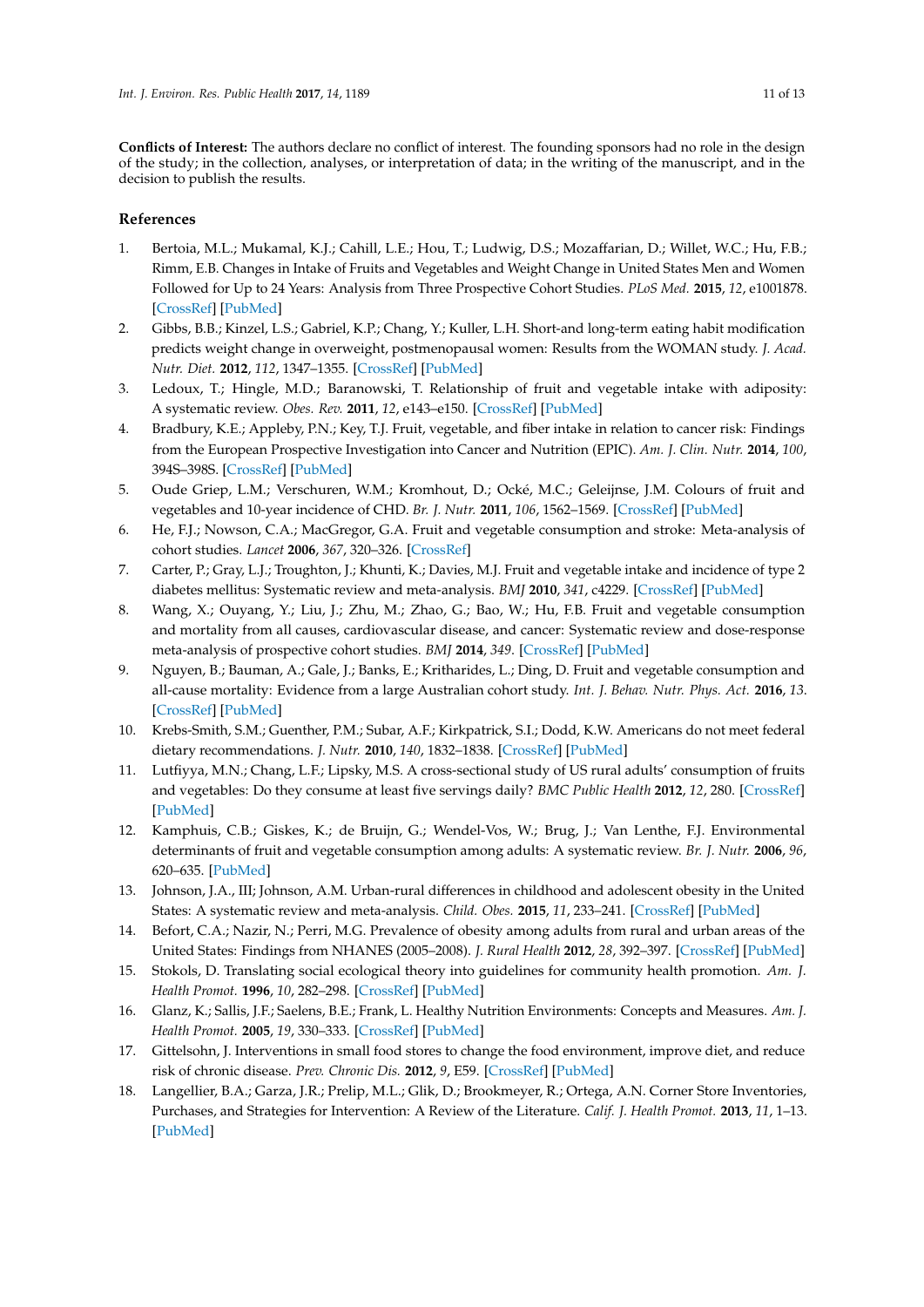- <span id="page-11-0"></span>19. Caspi, C.E.; Lenk, K.; Pelletier, J.E.; Barnes, T.L.; Harnack, L.; Erickson, D.J.; Laska, M.N. Food and beverage purchases in corner stores, gas-marts, pharmacies and dollar stores. *Public Health Nutr.* **2016**, *20*, 1–11. [\[CrossRef\]](http://dx.doi.org/10.1017/S1368980016002524) [\[PubMed\]](http://www.ncbi.nlm.nih.gov/pubmed/27641618)
- <span id="page-11-1"></span>20. Kiszko, K.; Cantor, J.; Abrams, C.; Ruddock, C.; Moltzen, K.; Devia, C.; McFarline, B.; Singh, H.; Elbel, B. Corner store purchases in a low-income urban community in NYC. *J. Commun. Health* **2015**, *40*, 1084–1090. [\[CrossRef\]](http://dx.doi.org/10.1007/s10900-015-0033-1) [\[PubMed\]](http://www.ncbi.nlm.nih.gov/pubmed/25910485)
- <span id="page-11-2"></span>21. Ortega, A.N.; Albert, S.L.; Chan-Golston, A.M.; Langellier, B.A.; Glik, D.C.; Belin, T.R.; Garcia, R.E.; Brookmeyer, R.; Sharif, M.Z.; Prelip, M.L. Substantial improvements not seen in health behaviors following corner store conversions in two Latino food swamps. *BMC Public Health* **2016**, *16*, 389. [\[CrossRef\]](http://dx.doi.org/10.1186/s12889-016-3074-1) [\[PubMed\]](http://www.ncbi.nlm.nih.gov/pubmed/27169514)
- <span id="page-11-3"></span>22. Jilcott Pitts, S.B.; Wu, Q.; Sharpe, P.A.; Rafferty, A.P.; Elbel, B.; Ammerman, A.S.; Payne, C.R.; Hopping, B.N.; McGuirt, J.T.; Wall-Bassett, E.D. Preferred Healthy Food Nudges, Food Store Environments, and Customer Dietary Practices in 2 Low-Income Southern Communities. *J. Nutr. Educ. Behav.* **2016**, *48*, 735–742. [\[CrossRef\]](http://dx.doi.org/10.1016/j.jneb.2016.08.001) [\[PubMed\]](http://www.ncbi.nlm.nih.gov/pubmed/27692628)
- <span id="page-11-4"></span>23. Ghosh-Dastidar, B.; Cohen, D.; Hunter, G.; Zenk, S.N.; Huang, C.; Beckman, R.; Dubowitz, T. Distance to store, food prices, and obesity in urban food deserts. *Am. J. Prev. Med.* **2014**, *47*, 587–595. [\[CrossRef\]](http://dx.doi.org/10.1016/j.amepre.2014.07.005) [\[PubMed\]](http://www.ncbi.nlm.nih.gov/pubmed/25217097)
- <span id="page-11-5"></span>24. Caspi, C.E.; Lenk, K.; Pelletier, J.E.; Barnes, T.L.; Harnack, L.; Erickson, D.J.; Laska, M.N. Association between store food environment and customer purchases in small grocery stores, gas-marts, pharmacies and dollar stores. *Inter. J. Behav. Nutr. Phys. Act.* **2017**, *14*, 76. [\[CrossRef\]](http://dx.doi.org/10.1186/s12966-017-0531-x) [\[PubMed\]](http://www.ncbi.nlm.nih.gov/pubmed/28583131)
- <span id="page-11-6"></span>25. Martin, K.S.; Havens, E.; Boyle, K.E.; Matthews, G.; Schilling, E.A.; Harel, O.; Ferris, A.M. If you stock it, will they buy it? Healthy food availability and customer purchasing behavior within corner stores in Hartford, CT, USA. *Public Health Nutr.* **2012**, *15*, 1973–1978. [\[CrossRef\]](http://dx.doi.org/10.1017/S1368980011003387) [\[PubMed\]](http://www.ncbi.nlm.nih.gov/pubmed/22230347)
- <span id="page-11-7"></span>26. Subar, A.F.; Kipnis, V.; Troiano, R.P.; Midthune, D.; Schoeller, D.A.; Bingham, S.; Sharbaugh, C.O.; Trabulsi, J.; Runswick, S.; Ballard-Barbash, R.; et al. Using intake biomarkers to evaluate the extent of dietary misreporting in a large sample of adults: The OPEN study. *Am. J. Epidemiol.* **2003**, *158*, 1–13. [\[CrossRef\]](http://dx.doi.org/10.1093/aje/kwg092) [\[PubMed\]](http://www.ncbi.nlm.nih.gov/pubmed/12835280)
- <span id="page-11-8"></span>27. Jilcott Pitts, S.B.; Hinkley, J.; Wu, Q.; McGuirt, J.T.; Lyonnais, M.J.; Rafferty, A.P.; Whitt, O.R.; Winterbauer, N.; Phillips, L. A possible dose-response association between distance to farmers' markets and roadside produce stands, frequency of shopping, fruit and vegetable consumption, and body mass index among customers in the Southern United States. *BMC Public Health* **2017**, *17*, 65. [\[CrossRef\]](http://dx.doi.org/10.1186/s12889-016-3943-7) [\[PubMed\]](http://www.ncbi.nlm.nih.gov/pubmed/28077113)
- <span id="page-11-9"></span>28. McGuirt, J.T.; Jilcott Pitts, S.B.; Ammerman, A.; Prelip, M.; Hillstrom, K.; Garcia, R.; McCarthy, W.J. A mixed methods comparison of urban and rural retail corner stores. *AIMS Public Health* **2015**, *2*, 554–582. [\[CrossRef\]](http://dx.doi.org/10.3934/publichealth.2015.3.554)
- <span id="page-11-10"></span>29. Session Law 2016–94 House Bill 1030. Available online: [http://www.ncga.state.nc.us/Sessions/2015/Bills/](http://www.ncga.state.nc.us/Sessions/2015/Bills/House/HTML/H1030v8.html) [House/HTML/H1030v8.html](http://www.ncga.state.nc.us/Sessions/2015/Bills/House/HTML/H1030v8.html) (accessed on 5 October 2017).
- <span id="page-11-11"></span>30. Laska, M.N.; Caspi, C.E.; Pelletier, J.E.; Friebur, R.; Harnack, L.J. Lack of Healthy Food in Small-Size to Mid-Size Retailers Participating in the Supplemental Nutrition Assistance Program, Minneapolis-St. Paul, Minnesota, 2014. *Prev. Chronic Dis.* **2015**, *12*, E135. [\[CrossRef\]](http://dx.doi.org/10.5888/pcd12.150171) [\[PubMed\]](http://www.ncbi.nlm.nih.gov/pubmed/26312380)
- <span id="page-11-12"></span>31. Andreyeva, T.; Luedicke, J.; Middleton, A.E.; Long, M.W.; Schwartz, M.B. Positive influence of the revised Special Supplemental Nutrition Program for Women, Infants, and Children food packages on access to healthy foods. *J. Acad. Nutr. Diet.* **2012**, *112*, 850–858. [\[CrossRef\]](http://dx.doi.org/10.1016/j.jand.2012.02.019) [\[PubMed\]](http://www.ncbi.nlm.nih.gov/pubmed/22709812)
- <span id="page-11-13"></span>32. Guenther, P.M.; Kirkpatrick, S.I.; Reedy, J.; Krebs-Smith, S.M.; Buckman, D.W.; Dodd, K.W.; Casavale, K.O.; Carroll, R.J. The Healthy Eating Index-2010 is a valid and reliable measure of diet quality according to the 2010 Dietary Guidelines for Americans. *J. Nutr.* **2014**, *144*, 399–407. [\[CrossRef\]](http://dx.doi.org/10.3945/jn.113.183079) [\[PubMed\]](http://www.ncbi.nlm.nih.gov/pubmed/24453128)
- <span id="page-11-14"></span>33. Guenther, P.M.; Casavale, K.O.; Reedy, J.; Kirkpatrick, S.I.; Hiza, H.A.; Kuczynski, K.J.; Kahle, L.L.; Krebs-Smith, S.M. Update of the healthy eating index: HEI-2010. *J. Acad. Nutr. Diet.* **2013**, *113*, 569–580. [\[CrossRef\]](http://dx.doi.org/10.1016/j.jand.2012.12.016) [\[PubMed\]](http://www.ncbi.nlm.nih.gov/pubmed/23415502)
- <span id="page-11-15"></span>34. Greene, G.W.; Resnicow, K.; Thompson, F.E.; Peterson, K.E.; Hurley, T.G.; Hebert, J.R.; Toobert, D.J.; Williams, G.C.; Elliot, D.L.; Goldman Sher, T.; et al. Correspondence of the NCI Fruit and Vegetable Screener to repeat 24-H recalls and serum carotenoids in behavioral intervention trials. *J. Nutr.* **2008**, *138*, 200S–204S. [\[PubMed\]](http://www.ncbi.nlm.nih.gov/pubmed/18156425)